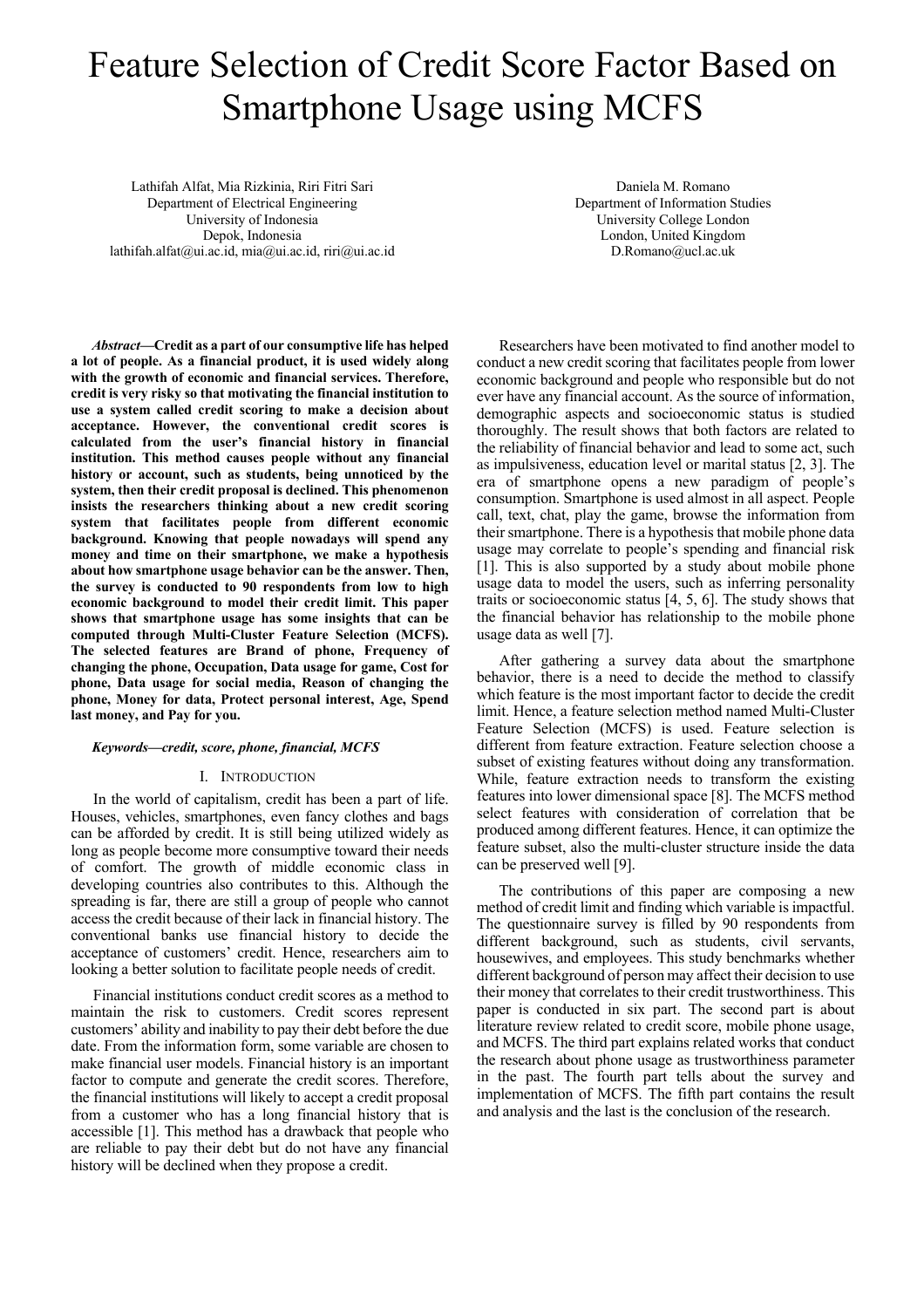## II. LITERATURE REVIEW

## *A. Credit Score*

Before credit scoring exist, banking use underwriter experience to evaluate customers' application of credit. Customers' information is gained from relationship between customer and credit institution staff. This makes a movement border between customer and credit giver [10]. Credit, as evaluation process, where bank manager takes part based on 5C criteria:

- Character is customer or their family member is acknowledged by the organisation?
- Capital how much from the deposit is customers' demand and how much the amount of credit they ask?
- Collateral what security is demanded by the customers?
- Capacity what about the customers' ability to repay?
- Condition how about the current economic condition?

That kind of process has some drawbacks, especially related to the consistency and reliability to include them in word that represent credit decision. Hand [11] has noted the key drawbacks, such as (i) the credit decisions are influenced by daily mood of bank manager; (ii) the credit decisions cannot be repeated since different manager may give different decisions; (iii) there is still no decision formalization to make decision resulting in teaching difficulty; (iv) evaluation based on people's perception may be applied on some certain condition that can cause loss.

The imperfection of credit evaluation can predict the risk solely based on the historical notes, not the future condition or potential. This causes system failure to identify customer who leave their responsibility to pay credit in the future [12]. This condition may correlate to some unpredictable reasons, such as: (i) fraud; (ii) divorce; (iii) lack of financial intelligence; and (iv) income loss caused by credit. Hence, there is a high demand of new credit system evaluation that can differentiate customers who is able and unable to repay in the future based on the behaviour [12]. Both researchers and practitioners agree that even a small change in credit risk scoring will give a significant impact to society in term of savings [13].

## *B. Mobile Phone Usage*

Having the fourth biggest population in the world, Indonesia is a huge market in mobile technology business. The high economic growth potential can be seen in in which approximately 87 percent of Indonesian has a mobile phone. Then, in 2017, the number is growing from 32.6 to 43.2. The prediction says that in 2021, Indonesian smartphone users could be 96.2 million people [14].

Indonesia offer a huge market for internet market in mobile platform. The growing of smartphone users also triggers the using of internet in mobile. One significant feature is the usage of social media. It is proven by 48% of Indonesian who has Facebook account and 38% has Twitter account from data in the end quarter of 2016. Other fact revealed in 2012. When Jakarta was mentioned as the first Twitter city, people make Tweets from there more than anywhere in the world. However, social media as a product of mobile internet in Indonesia play significant factor. Not only as branding, but also to form public opinions about something.

The idea to correlate mobile phone usage data to people behaviour toward financial has been a topic among researchers. Personality traits or socioeconomic status may have crucial role [4, 5, 6]. In 2015, MobiScore was developed as new way to predict people credit scoring from mobile data usage [1]. While, in 2018, Daniel Björkegren and Darrell Grissen was working on the research to reveal people behaviour to predict loan repayment from their mobile data usage.



Fig. 1. Number of mobile phone users in Indonesia from 2013 to 2019 (in millions)

## *C. Multi-Cluster Feature Selection (MCFS)*

 $250$ 

With the rapid growing of data, the dimensionality becoming highly increases. It needs more time and space for fulfilling the basic requirements so that the data processing can run well. Furthermore, other specific process, such as classification and clustering, may grow huge in spaces resulting in dimensions of hundred or thousand. Although, the analytical and computational stages can be managed best in low dimensional spaces [15]. Feature selection methods are offered to solve this problem. It is a work by reducing the dimension of data by defining which feature subset that relevant. After getting the relevant features in small quantity, analysis of data can be done.

The purpose of feature selection is choose the feature subset that are most relevant according to several characteristics. It is a solution to solve the computation complexity that can be expensive. Usually, feature selection methods tend to choose the highest ranking features according to independent scores to solve this problem. With the help of the scores, a feature can state their differentiate power in a classes or clusters. Although this strategy is good on binary classes or clusters, but it is considered as fail in multi classes or clusters. Figure 2 describe how three Gaussians in a three dimensional space work. Some prominent unsupervised feature selection methods will arrange the highest features to  $a > b > c$  without adding the label information. When two features are asked, methods will generate the features as a and b. This is actually called as sub-optimal. In the case of multi classes or multi clusters data, different features may not have same powers on different classes or clusters diversification (e.g., cluster 1 vs. cluster 2 and cluster 1 vs. cluster 3). On the other side, some research about supervised feature selection [17] have idea to manage this problem. The application of unsupervised feature selection methods seems unclear if the similar ideas is given without label information.

Usually, data that occurs naturally have structure that consists of multiple clusters. Hence, to make a good feature selection, algorithm should have these aspects: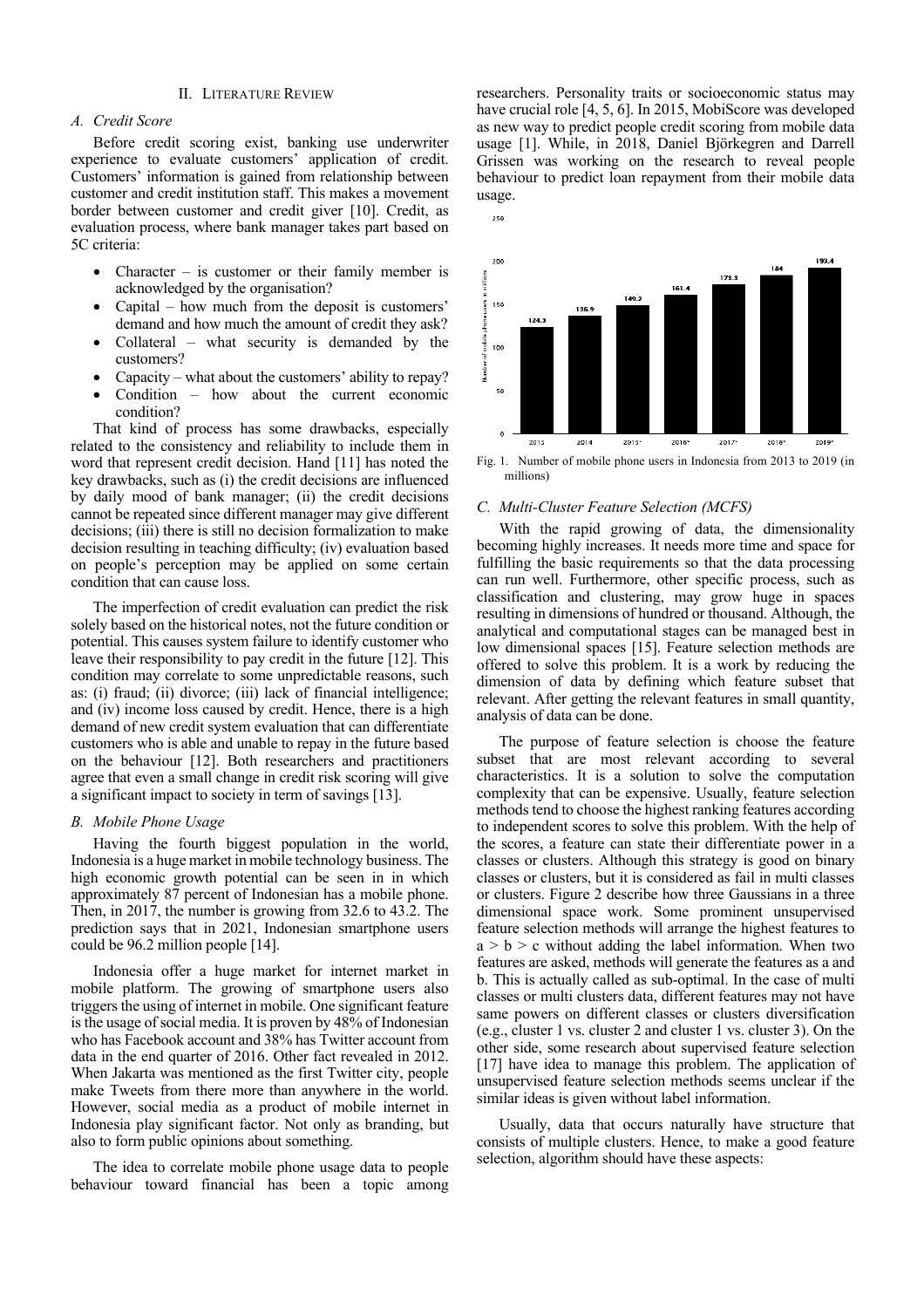The selected features able to maintain the data's cluster structure optimally. The research about unsupervised feature selection [18, 19, 20] commonly apply Gaussian shape on the clusters. On the other side, recent research have finding that data from human may be fragmented from a sub complex that related to Euclidean space [21, 22, 23]. In the process of calculating the integrity of the clusters, there should be a consideration about intrinsic manifold structure [24].

The selected features able to represent all the possible clusters inside the data. There are different power on differentiate the cluster among different features. Hence, there are undesired condition that selected feature will differentiate cluster 1 and cluster 2 rightly, but differentiate cluster 1 and cluster 3 falsely.



Fig. 2. A failed example for binary clusters or classes feature selection methods.

# **Algorithm 1** Algorithm for MCFS

- 1: Construct p-nearest neighbour graph W
- 2: Solve generalized Eigen problem to get K eigenvectors corresponding to the smallest eigenvalues
- 3: Solve K L1-regulairzed regression to get K sparse coefficient vectors
- 4: Compute the MCFS score for each feature
- 5: Select d features according to MCFS score

## III. RELATED WORK

There are some research about phone usage to determine people' credit limit. The research is listed and explained below.

# *A. MobiScore: Towards Universal Credit Scoring from Mobile Phone Data*

Pedro et al. make the paper [1] titled "MobiScore: Towards Universal Credit Scoring from Mobile Phone Data". The concept of credit and its risk are explained in the paper. The problem exists when the credit score uses past financial history resulting people who do not have any is neglected. Then, the authors offer MobiScore to replace the traditional credit score. MobiScore uses mobile phone usage data to model customer' profile. It also provides a credit access to people without financial history and additional information for traditional credit score system. The research confirms the data from a telecommunications operator and a financial institution in a country in Latin America. The result proves that the model is accurate compared by the traditional credit system.

# *B. Behavior Revealed in Mobile Phone Usage Predicts Loan Repayment*

Daniel Björkegren and Darrell Grissen write the paper [16] titled "Behaviour Revealed in Mobile Phone Usage Predicts Loan Repayment". The paper sees that the problem in developing countries is many households lack formal financial histories. This causes difficulty for financial institutions to approve and extend credit. Looking from another side, the households have mobile phones that save meaningful data about behaviours. Hence, this research predicts credit amount from mobile phone usage behaviours. Call records are the information resource, while the research was applied to a South American country. In conclusions, the research shows that people in the highest quintile are 2.8 times more default than in the lowest quintile. The method profiles the customers, with almost no financial history, using credit bureau information on a certain time period. The research successfully forms a basic method to reach people from unbanked sector.

## IV. SURVEY AND METHOD IMPLEMENTATION

To collect the data, a questionnaire that depicts the respondents' profiles and their act toward smartphone has been arranged. The respondents participate to give their data and opinion. Then, the data are resumed and compared. The process can be explained in detail as follows.

#### *A. Questionnaire*

The questionnaire contains 31 questions that classified into three different categories: background (5 questions, e.g. age, gender), smartphone usage parameter (17 questions, e.g. frequency of changing smartphone, reason of changing smartphone), trustworthiness (9 questions, e.g. whether many of their bills are past due). A scale of 1 to 5 is used on some quantitative question in mobile phone usage parameter categories to rate amount of data they invest on the kind of smartphone services (where  $1 = a$  few, and  $5 =$  many) and trustworthiness categories to rate how respondent react to the sentence depicting their condition (where  $1 =$  strongly disagree and 5 = strongly agree). Other questions are answered in multiple choices.

## *B. Respondents*

The 90 respondents are from different background of job, i.e. private employee, civil servant and state owned cooperation employee, while the rest are teacher, lecturer, also student. The rest background job of the respondent are divided into housewives, entrepreneur, and other jobs. The respondent' average of age was 31.5 years old, with the youngest was 17 years old, and the oldest was 65 years old. The respondents was given the link of online questionnaire. Then, they answer the questionnaire on voluntary basis based on their usage of smartphone.

#### *C. MCFS Implementation*

After collecting data from the survey, the pre-processing begins with data cleansing. Some data with almost the same input will be corrected based on their similarity. Then, data normalization take place in the next process. Data will be categorized in numbers based on its different classification. Hence, the data is ready to be implemented by MCFS.

The implementation of MCFS begins with normalizing the original data based on the minimum and the maximum value of the data. Then, removing the mean variable-wise (row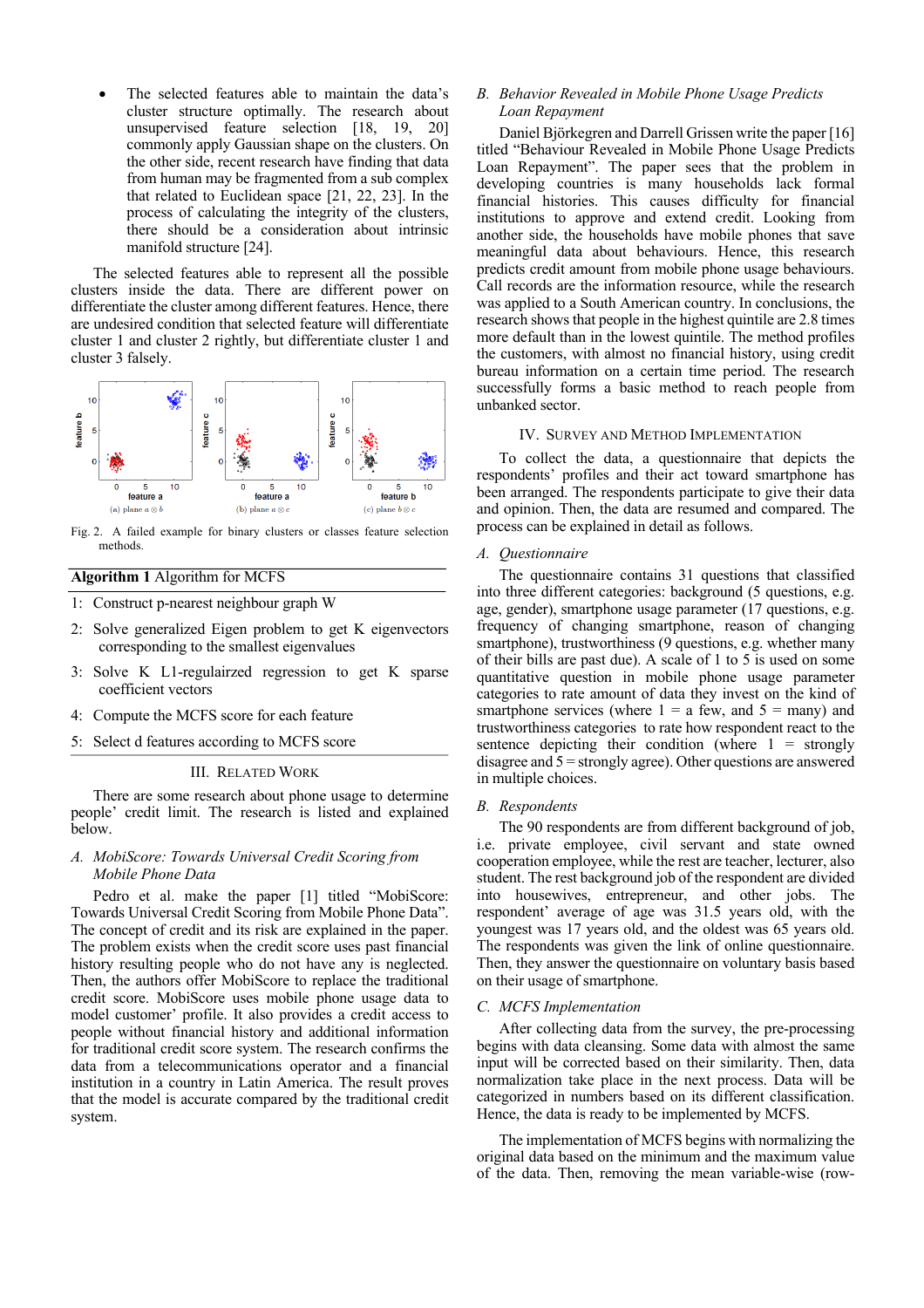wise). The next stage is calculating the value of  $y$ . Because the process is unsupervised feature selection, the parameter  $k$ should be tuned.  $k$  default value itself is 5. The other important value is the Eigen functions that will be used. After that, the 1st and 2nd input that derived from data matrix and the number of features, respectively. Then, the algorithm will generate the result in the form of ranking of the features selected. The complete process can be seen in Figure 4 below.



Fig. 3. Flowchart of MCFS

This implementation is applied on 31 variables which are qualitative variables and quantitative variables. The division of the variables is depicted in Table I and Table II below:

• Qualitative Variables:

| TABLE I. | <b>OUALITATIVE VARIABLES OF SURVEY DATA</b> |
|----------|---------------------------------------------|
|          |                                             |

| TADLE 1.            | <b>OUALITATIVE VARIABLES OF SURVEY DATA</b> |  |  |
|---------------------|---------------------------------------------|--|--|
| Parameter           | <b>Variables</b>                            |  |  |
|                     | Gender                                      |  |  |
| Background          | Occupation                                  |  |  |
|                     | Education                                   |  |  |
|                     | Operator                                    |  |  |
|                     | Kind of Card                                |  |  |
| Smartphone<br>Usage | Pay for you                                 |  |  |
|                     | Pay for others                              |  |  |
|                     | Data usage for call                         |  |  |

| Parameter       | <b>Variables</b>                |  |  |
|-----------------|---------------------------------|--|--|
|                 | Data usage for internet         |  |  |
|                 | Data usage for email            |  |  |
|                 | Data usage for game             |  |  |
|                 | Data usage for social media     |  |  |
|                 | Data usage for other app        |  |  |
|                 | Brand of phone                  |  |  |
|                 | Frequency of changing the phone |  |  |
|                 | Reason of changing the phone    |  |  |
| Trustworthiness | Protect personal interest       |  |  |
|                 | Something to be proud           |  |  |
|                 | Solve problems                  |  |  |
|                 | Spend last money                |  |  |
|                 | Money for future                |  |  |
|                 | Spend to feel better            |  |  |
|                 | Tense of bills                  |  |  |
|                 | Finance cause panic             |  |  |
|                 | Bills are past due              |  |  |

• Quantitative Variables:

|                          | <b>QUANTITATIVE VARIABLES OF SURVEY DATA</b> |  |  |
|--------------------------|----------------------------------------------|--|--|
| Parameter                | <b>Variables</b>                             |  |  |
| Age<br>Background        |                                              |  |  |
| Income                   |                                              |  |  |
|                          | Cost for phone                               |  |  |
| Smartphone               | Minute to call                               |  |  |
| Usage                    | Money for data                               |  |  |
| Amount of pay for others |                                              |  |  |

# V. RESULT AND ANALYSIS

After processing the data with MCFS, the ranking is produced from the highest to the lowest. The most impactful variables are chosen from the top 12 of the rank, with the assumption that 12 are considered as major of 31 variables. The result variables vary among the three parameters with the domination of smartphone usage parameter. There are 2 variables from background parameter, 8 variables from smartphone usage parameter, and 2 variables from trustworthiness parameter. The selected features are Brand of phone, Frequency of changing the phone, Occupation, Data usage for game, Cost for phone, Data usage for social media, Reason of changing the phone, Money for data, Protect personal interest, Age, Spend last money, and Pay for you. Looking from this result, it can be said that smartphone usage are proven impactful in people decision nowadays. The detailed findings can be summarized in the Table III below.

## VI. LIMITATIONS

The respondents of the questionnaire are people around the writer. This result might not represent whole Indonesian population and their opinion. The survey was conducted in June 2019. The answer of the questions were based on the technology and situation at that time. The answer might